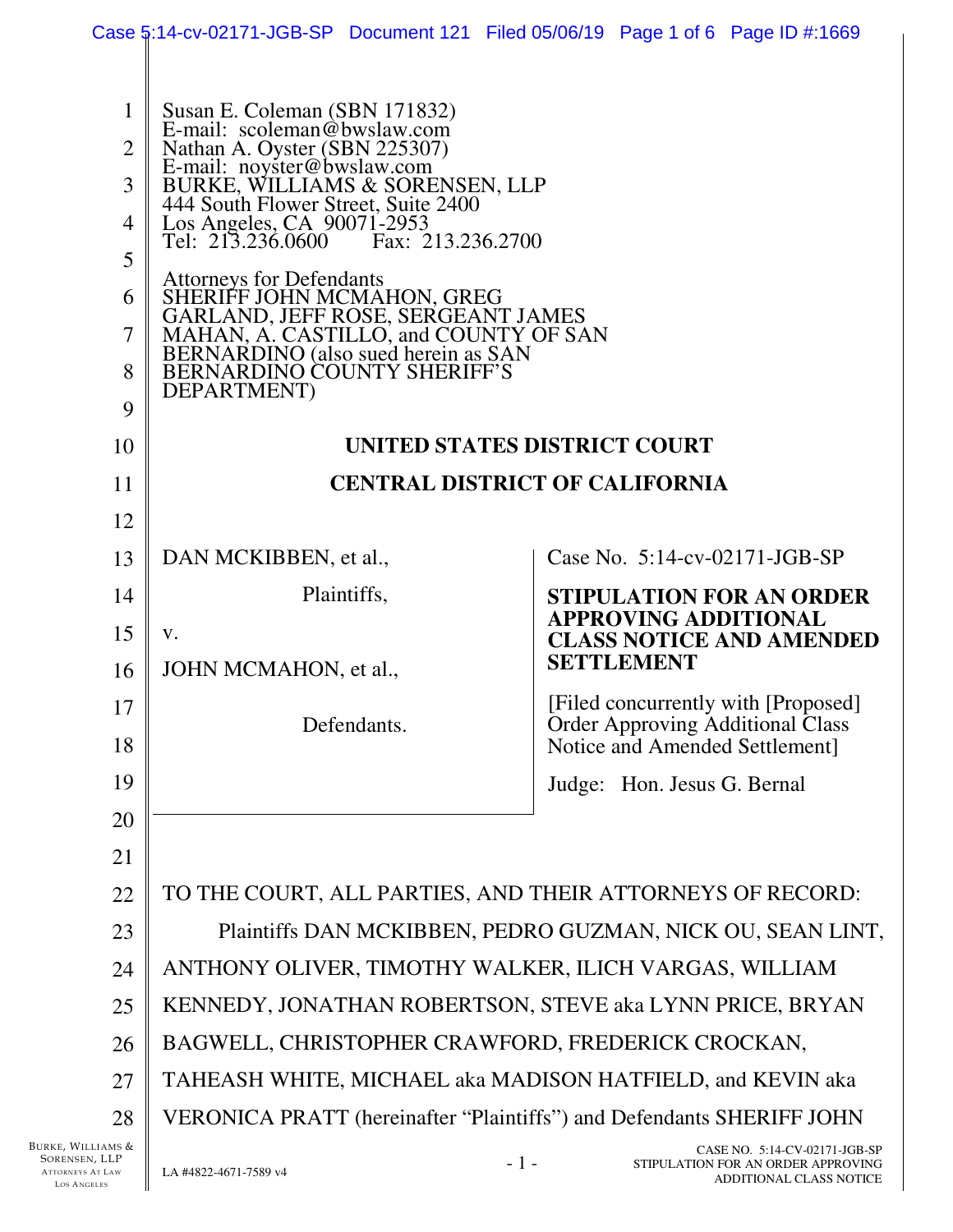BURKE, WILLIAMS & SORENSEN, LLP 1 2 3 4 5 6 7 8 9 10 11 12 13 14 15 16 17 18 19 20 21 22 23 24 25 26 27 28 CASE NO. 5:14-CV-02171-JGB-SP MCMAHON, GREG GARLAND, JEFF ROSE, SERGEANT JAMES MAHAN, A. CASTILLO, and COUNTY OF SAN BERNARDINO (hereinafter "Defendants"), hereby stipulate, through their respective counsel of record, to the following: 1. After extensive discussions amongst counsel and the assistance of mediator Hon. Carla Woehrle (Ret.), the parties have reached an agreement on how to address the existence of the supplemental class list. The parties previously advised the Court of this issue in stipulations submitted as Docket Nos. 109 and 116. 2. As explained in the Stipulation submitted as Docket No. 109, the parties discovered a supplemental class list of 406 bookings that fall within the class definition that were omitted from the initial class list provided by Defendants to Plaintiffs and the class administrator. The supplemental class list resulted in a total of 274 supplemental class members. 3. The parties have reached an agreement to incorporate the 274 supplemental class members into the settlement of this case on the following terms, subject to the approval of the Court: a. The County (rather than the Class Fund) will pay JND for the cost of class administration to-date, which amounts to \$40,000. b. The County will pay JND for the costs associated with administrating the supplemental class and providing additional notice to the existing claimants. c. The County will reimburse Plaintiffs' counsel for \$36,304.39 associated with the costs of mediation, a jail consultant, and a statistics consultant (rather than this amount being paid by the Class Fund). d. The effect of these modifications is to increase the post-cost, post Incentive Award Class Fund by \$76,304.39, an approximately 9%

ATTORNEYS AT LAW LOS ANGELES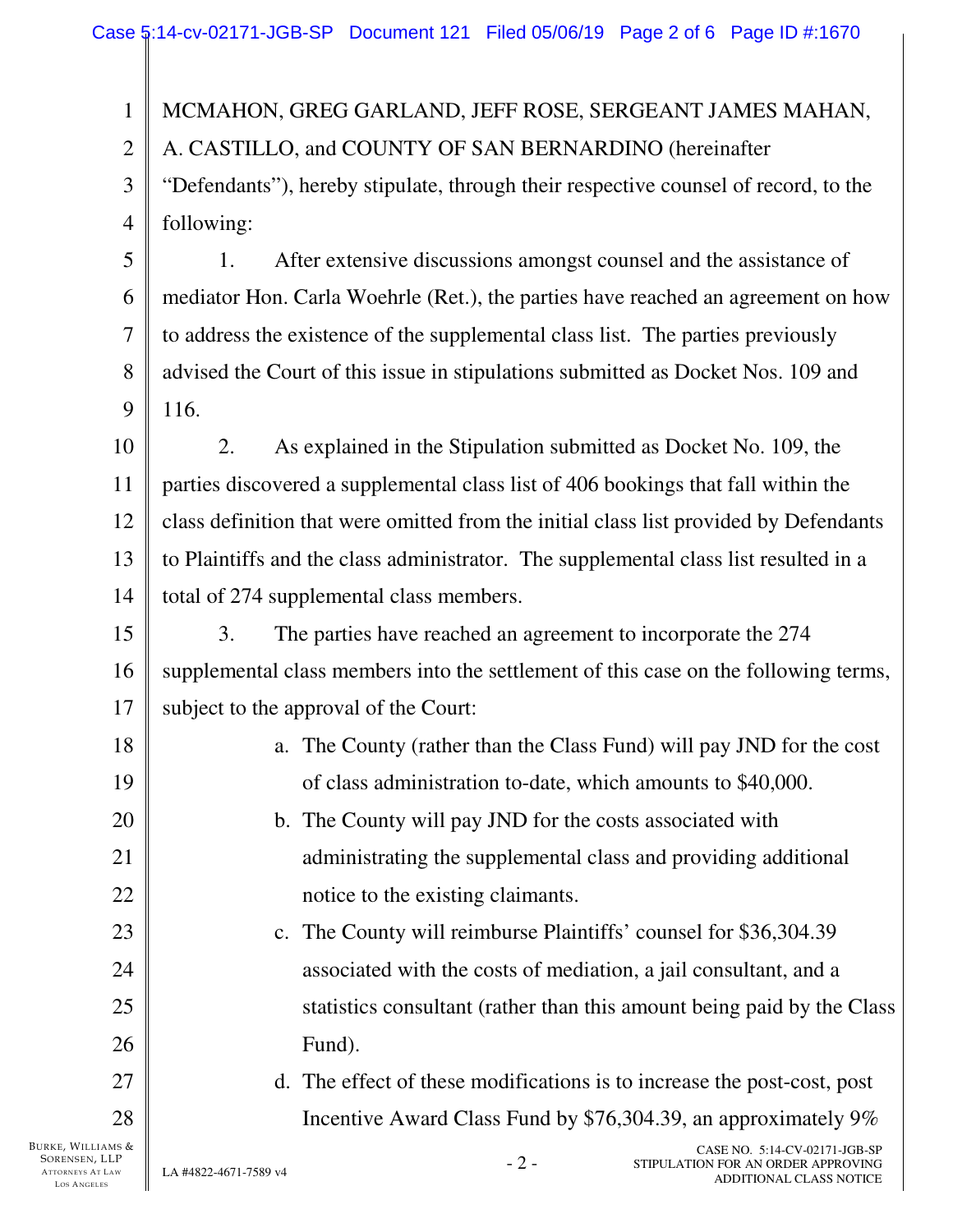increase over the previous size of the post-cost, post Incentive Award Class Fund.

- e. The settlement payment date will be stayed pending the Court's amended final approval Order.
- f. The class administrator shall provide notice to the existing 187 class claimants, advising them of the stay in the settlement payment date, the increase in total class members, the net increase in the class damages pool, and of the existing claimants' renewed right to opt out of the class action settlement or object to the settlement.
- g. The class administrator shall provide notice to the 274 supplemental class members, in a manner that is consistent with the notice provided to the initial class members, advising of the settlement and their right to make a claim, and their right to opt out of the class action settlement or object to the settlement.
	- h. The parties agree that individuals on the initial class list who did not submit claims do not require additional notice. Similarly, the parties agree that the existing claimants, while retaining the right to opt out of the settlement or to object to the settlement, do not have the right to object to the Court's prior approval of attorney's fees.

20 21 22 23 4. The agreement in paragraph 3 will result in a net increase of \$76,304.39 in the class member damages pool; the total amount to be allocated to class member damages will increase from \$818,195.51 to \$894,499.90 which is an increase of slightly over 9.3%.

24 25 26 27 28 5. As set forth in detail in the Settlement Agreement (Docket No. 78, pages 12-14), class member damages are allocated on a basis that awards points for each day in custody, with each day in custody receiving between 20 per diem points and 100 per diem points based on multiple criteria. Plaintiffs retained a statistical consultant to analyze the increase in total per diem points from the initial class list

BURKE, WILLIAMS & SORENSEN, LLP ATTORNEYS AT LAW LOS ANGELES

1

2

3

4

5

6

7

8

9

10

11

12

13

14

15

16

17

18

19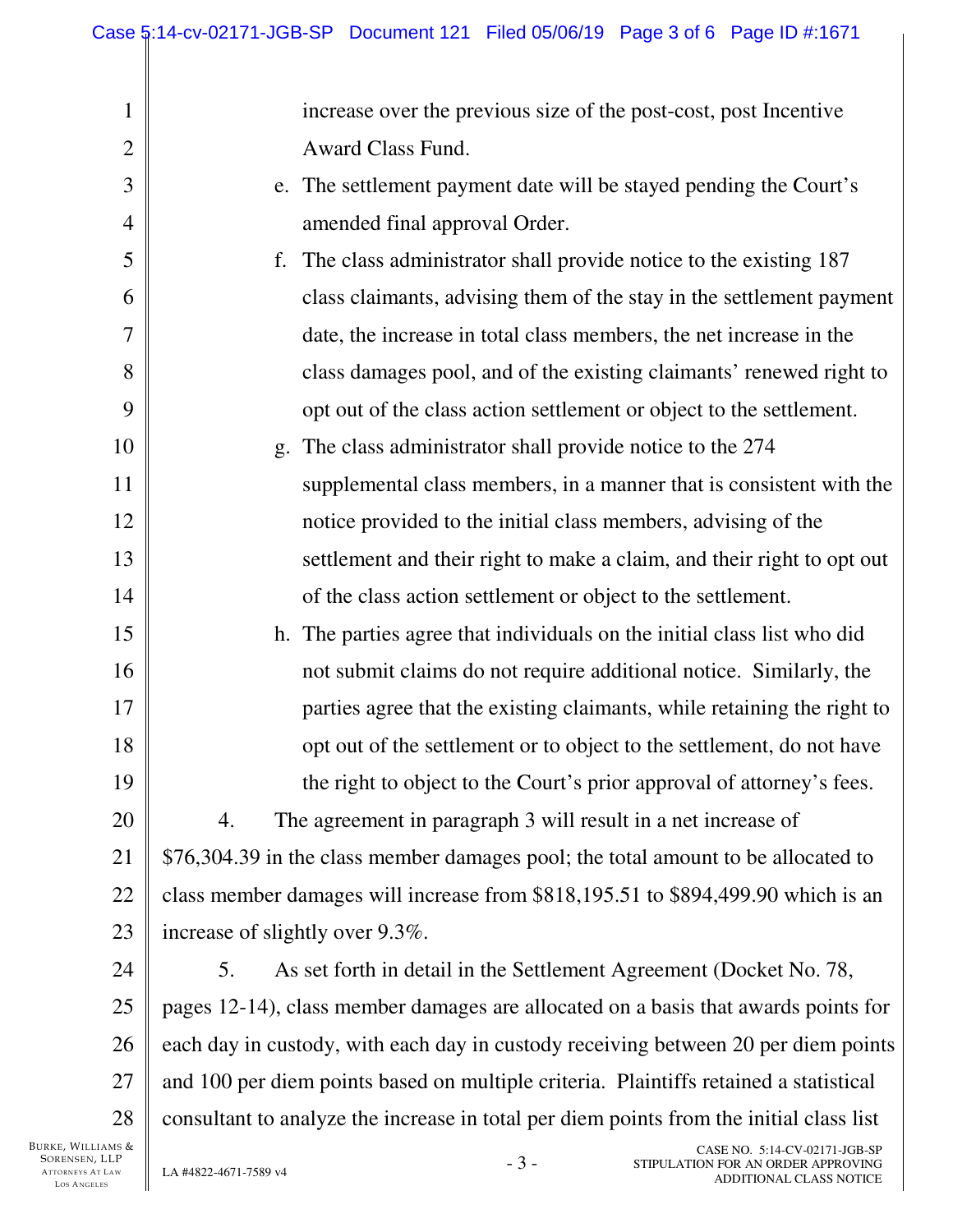| $\mathbf{1}$   | to the supplemental class list. The analysis of the statistical consultant showed that |
|----------------|----------------------------------------------------------------------------------------|
| $\overline{2}$ | the supplemental class list resulted in an increase of 7% of total per diem points.    |
| 3              | The amount of funds allocated to class member damages will increase<br>6.              |
| $\overline{4}$ | by over 9.3%. The total per diem points will increase by approximately $7\%$ .         |
| 5              | The parties submit that this modification to the settlement due to the<br>7.           |
| 6              | existence of the supplemental class members represents a fair and appropriate          |
| $\tau$         | resolution of the issue, which warrants preliminary approval by the Court.             |
| 8              | 8.<br>The parties request the Court enter an Order as follows:                         |
| 9              | a. The Court grants preliminary approval of the modified settlement                    |
| 10             | terms in paragraph 3.                                                                  |
| 11             | b. The settlement payment date of May 7, 2019 is stayed pending                        |
| 12             | resolution of the issues raised by this stipulation.                                   |
| 13             | c. By May 13, 2019, the parties shall provide the Court with both a                    |
| 14             | proposed notice to the supplemental class members and a proposed                       |
| 15             | notice to the existing claimants.                                                      |
| 16             | d. By May 13, 2019, the parties shall provide the supplemental class                   |
| 17             | list to the class administrator, JND.                                                  |
| 18             | e. By May 13, 2019, the parties shall prepare correspondence to be                     |
| 19             | posted on the class website advising the initial class members of the                  |
| 20             | change in case status and the delay in distributing the class                          |
| 21             | proceeds. The order associated with this notice will also be so                        |
| 22             | posted.                                                                                |
| 23             | Notice shall be mailed to the supplemental class members and to<br>f.                  |
| 24             | the existing claimants no later than May 20, 2019.                                     |
| 25             | The final day for supplemental class members or existing claimants<br>g.               |
| 26             | to object to any portion of the settlement agreement shall be July                     |
| 27             | 19, 2019.                                                                              |
| 28             |                                                                                        |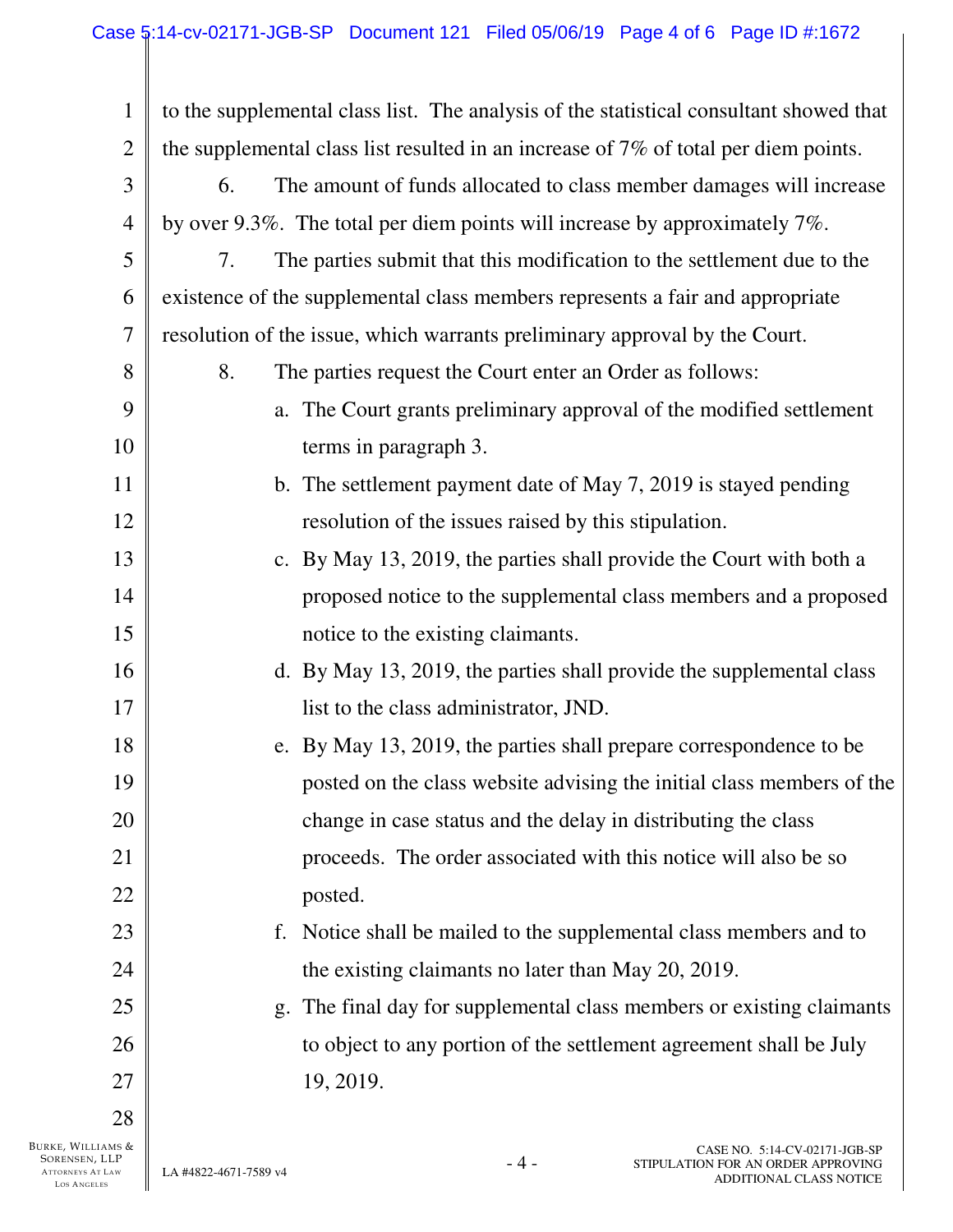|                | Case 5:14-cv-02171-JGB-SP Document 121 Filed 05/06/19 Page 5 of 6 Page ID #:1673       |
|----------------|----------------------------------------------------------------------------------------|
|                |                                                                                        |
| $\mathbf 1$    | h. The final day for supplemental class members or existing claimants                  |
| $\overline{2}$ | to opt out of the settlement shall be July 19, 2019.                                   |
| 3              | The final day for supplemental class members to file claims shall be<br>$\mathbf{1}$ . |
| $\overline{4}$ | July 19, 2019.                                                                         |
| 5              | The deadlines for the parties' to reply to any opposition to the<br>$\mathbf{i}$ .     |
| 6              | settlement agreement filed by an existing or supplemental class                        |
| $\overline{7}$ | member shall be July 29, 2019.                                                         |
| 8              | k. The Amended [Proposed] Final Approval Order shall be filed with                     |
| 9              | the Court by July 29, 2019.                                                            |
| 10             | The final approval hearing for the supplemental class members<br>1.                    |
| 11             | shall be held on August 12, 2019 at 9:00 a.m. in Courtroom 1 of the                    |
| 12             | United States District Court for the Central District of California,                   |
| 13             | Eastern Division, which is located at 3470 12th Street, Riverside,                     |
| 14             | California 92501. If there are no objections to the settlement, the                    |
| 15             | hearing shall be vacated.                                                              |
| 16             | m. The effective date of the settlement for purposes of payments by the                |
| 17             | County shall be ten days after the date upon which a judgment                          |
| 18             | entered by the Court approving the Settlement Agreement becomes                        |
| 19             | final. The Judgment will be deemed final only upon expiration of                       |
| 20             | the time for a Damages Class member who files an objection to file                     |
| 21             | a notice of appeal (30 days after entry of judgment) or, if a Notice                   |
| 22             | of Appeal is filed by an objector, upon exhaustion of all appeals                      |
| 23             | and petitions for writs of certiorari. If no Damages Class member                      |
| 24             | files an objection, then the Judgment shall become final as of the                     |
| 25             | entry of the Final Approval Order.                                                     |
| 26             |                                                                                        |
| 27             |                                                                                        |
| 28             |                                                                                        |
|                |                                                                                        |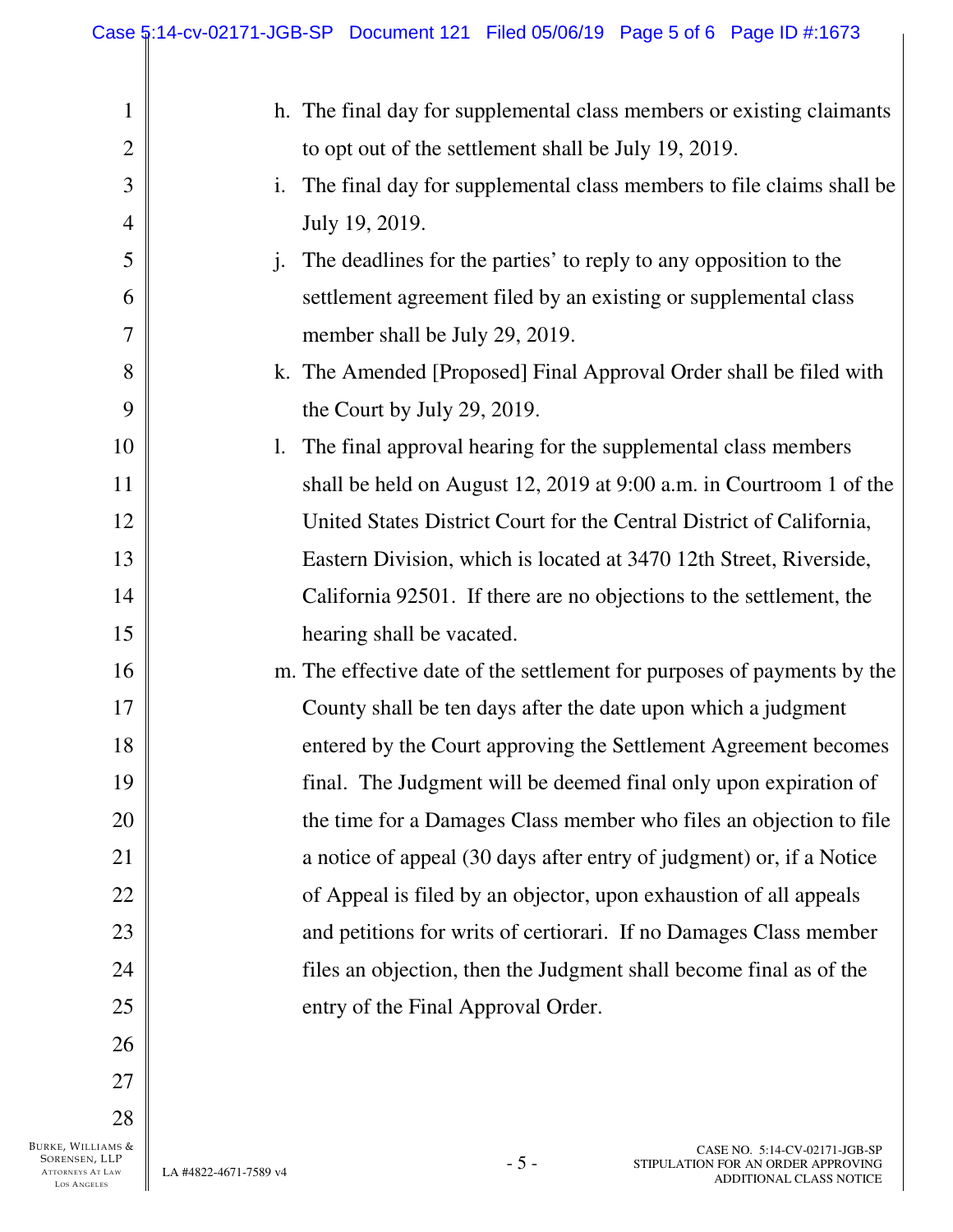| $\mathbf{1}$   |                                                   | IT IS SO STIPULATED, THROUGH COUNSEL OF RECORD.                                        |
|----------------|---------------------------------------------------|----------------------------------------------------------------------------------------|
| $\overline{2}$ | Dated: May 6, 2019                                | KAYE, MCLANE, BEDNARSKI & LITT LLP                                                     |
| 3              |                                                   | AMERICAN CIVIL LIBERTIES UNION OF                                                      |
| 4              |                                                   | <b>SOUTHERN CALIFORNIA</b>                                                             |
| 5              |                                                   | By: /s/ Barrett S. Litt                                                                |
| 6              |                                                   | Barrett S. Litt                                                                        |
| 7              |                                                   | David McLane<br><b>Lindsay Battles</b>                                                 |
| 8              |                                                   | <b>Attorneys for Plaintiffs</b>                                                        |
| 9              |                                                   | DAN MCKIBBEN, PEDRO GUZMAN, NICK<br>OU, SEAN LINT, ANTHONY OLIVER,                     |
| 10             |                                                   | TIMOTHY WALKER, ILICH VARGAS,                                                          |
| 11             |                                                   | WILLIAM KENNEDY, JONATHAN<br>ROBERTSON, STEVE aka LYNN PRICE,                          |
| 12             |                                                   | BRYAN BAGWELL, CHRISTOPHER<br>CRAWFORD, FREDERICK CROCKAN,                             |
| 13             |                                                   | TAHEASH WHITE, MICHAEL aka<br>MADISON HATFIELD, and KEVIN aka                          |
| 14             |                                                   | <b>VERONICA PRATT</b>                                                                  |
| 15             | Dated: May 6, 2019                                | BURKE, WILLIAMS & SORENSEN, LLP                                                        |
| 16             |                                                   |                                                                                        |
| 17             |                                                   | By: /s/ Nathan A. Oyster <sup>1</sup><br>Nathan A. Oyster                              |
| 18             |                                                   | <b>Attorneys for Defendants</b>                                                        |
| 19             |                                                   | SHERIFF JOHN MCMAHON, GREG                                                             |
| 20             |                                                   | GARLAND, JEFF ROSE, SERGEANT<br>JAMES MAHAN, A. CASTILLO, AND                          |
| 21             |                                                   | <b>COUNTY OF SAN BERNARDINO (Also</b><br>sued herein as SAN BERNARDINO COUNTY          |
| 22             |                                                   | SHERIFF'S DEPARTMENT)                                                                  |
| 23             |                                                   |                                                                                        |
| 24             |                                                   |                                                                                        |
| 25             |                                                   |                                                                                        |
| 26             |                                                   |                                                                                        |
| 27             |                                                   | As the filer of this Stipulation, I attest that Barrett S. Litt concurs in the content |
| 28             | of the Stipulation and has authorized its filing. |                                                                                        |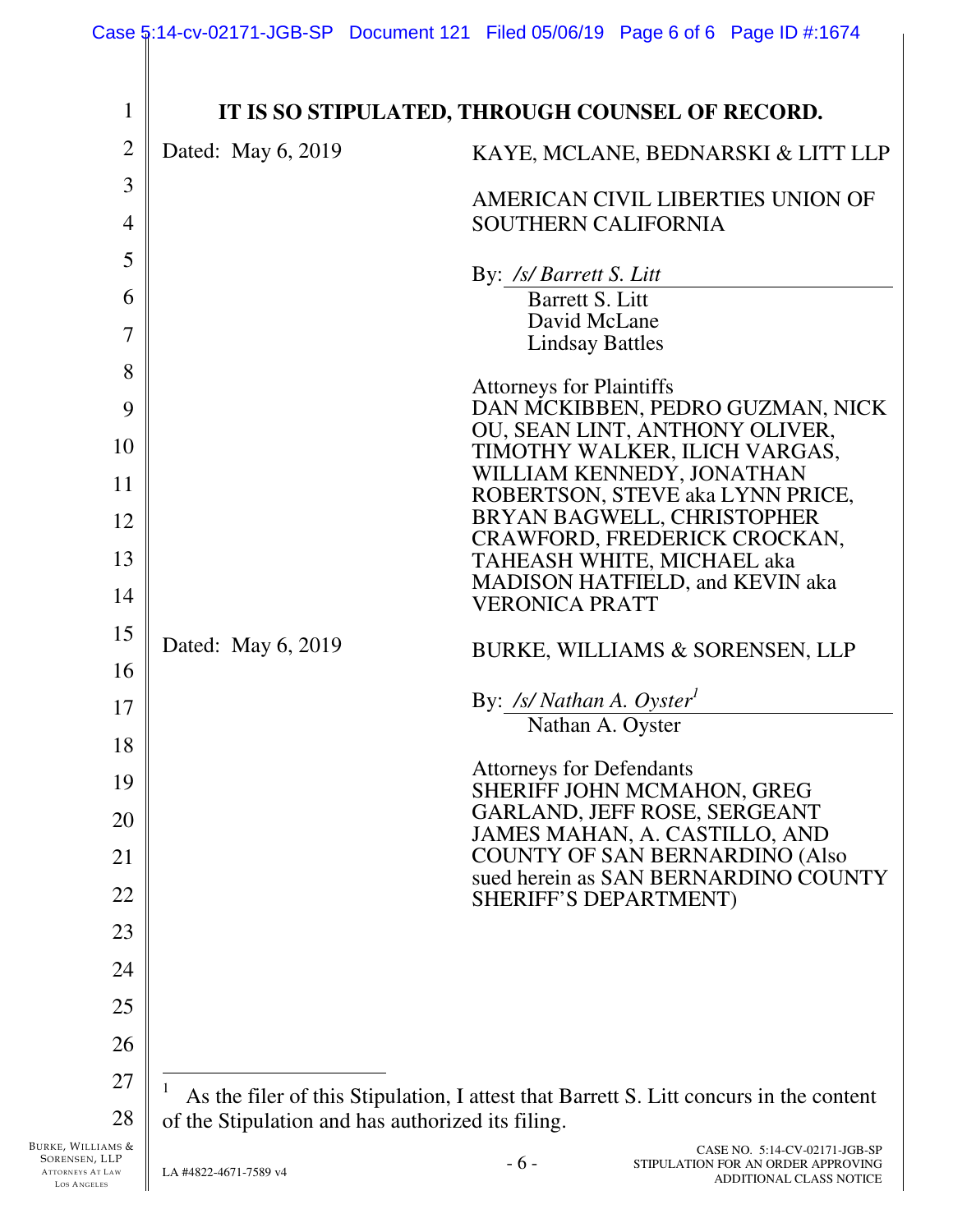|                                                  | Case 5;14-cv-02171-JGB-SP Document 121-1 Filed 05/06/19 Page 1 of 3 Page ID #:1675 |                                       |       |             |                                 |                                                                                        |
|--------------------------------------------------|------------------------------------------------------------------------------------|---------------------------------------|-------|-------------|---------------------------------|----------------------------------------------------------------------------------------|
|                                                  |                                                                                    |                                       |       |             |                                 |                                                                                        |
| $\mathbf{1}$                                     |                                                                                    |                                       |       |             |                                 |                                                                                        |
| $\overline{2}$                                   |                                                                                    |                                       |       |             |                                 |                                                                                        |
| 3                                                |                                                                                    |                                       |       |             |                                 |                                                                                        |
| $\overline{4}$                                   |                                                                                    |                                       |       |             |                                 |                                                                                        |
| 5                                                |                                                                                    |                                       |       |             |                                 |                                                                                        |
| 6                                                |                                                                                    |                                       |       |             |                                 |                                                                                        |
| $\overline{7}$                                   |                                                                                    |                                       |       |             |                                 |                                                                                        |
| 8                                                |                                                                                    | UNITED STATES DISTRICT COURT          |       |             |                                 |                                                                                        |
| 9                                                |                                                                                    | <b>CENTRAL DISTRICT OF CALIFORNIA</b> |       |             |                                 |                                                                                        |
| 10                                               |                                                                                    |                                       |       |             |                                 |                                                                                        |
| 11                                               | DAN MCKIBBEN, et al.,                                                              |                                       |       |             |                                 | Case No. 5:14-cv-02171-JGB-SP                                                          |
| 12                                               |                                                                                    |                                       |       |             | [PROPOSED] ORDER                |                                                                                        |
| 13                                               | Plaintiffs,                                                                        |                                       |       |             | <b>APPROVING ADDITIONAL</b>     | <b>CLASS NOTICE AND AMENDED</b>                                                        |
| 14                                               | VS.                                                                                |                                       |       |             | <b>SETTLEMENT</b>               |                                                                                        |
| 15                                               |                                                                                    |                                       |       |             |                                 | [Filed concurrently with Stipulation]<br>For An Order Approving Additional             |
| 16                                               | JOHN MCMAHON, et al.,                                                              |                                       |       |             | <b>Class Notice and Amended</b> |                                                                                        |
| 17                                               |                                                                                    |                                       |       | Settlement] |                                 |                                                                                        |
| 18                                               |                                                                                    | Defendants.                           |       |             | Judge: Hon. Jesus G. Bernal     |                                                                                        |
| 19                                               |                                                                                    |                                       |       |             |                                 |                                                                                        |
| 20                                               | ///                                                                                |                                       |       |             |                                 |                                                                                        |
| 21                                               | ///                                                                                |                                       |       |             |                                 |                                                                                        |
| 22                                               | ///                                                                                |                                       |       |             |                                 |                                                                                        |
| 23                                               | ///                                                                                |                                       |       |             |                                 |                                                                                        |
| 24                                               | ///                                                                                |                                       |       |             |                                 |                                                                                        |
| 25                                               | ///                                                                                |                                       |       |             |                                 |                                                                                        |
| 26                                               | ///                                                                                |                                       |       |             |                                 |                                                                                        |
| 27                                               | ///                                                                                |                                       |       |             |                                 |                                                                                        |
| 28<br>Burke, Williams &                          | ///                                                                                |                                       |       |             |                                 |                                                                                        |
| SORENSEN, LLP<br>ATTORNEYS AT LAW<br>LOS ANGELES | LA #4829-7170-1910 v1                                                              |                                       | $-1-$ |             |                                 | CASE NO. 5:14-CV-02171-JGB-SP<br>[PROPOSED] ORDER APPROVING<br>ADDITIONAL CLASS NOTICE |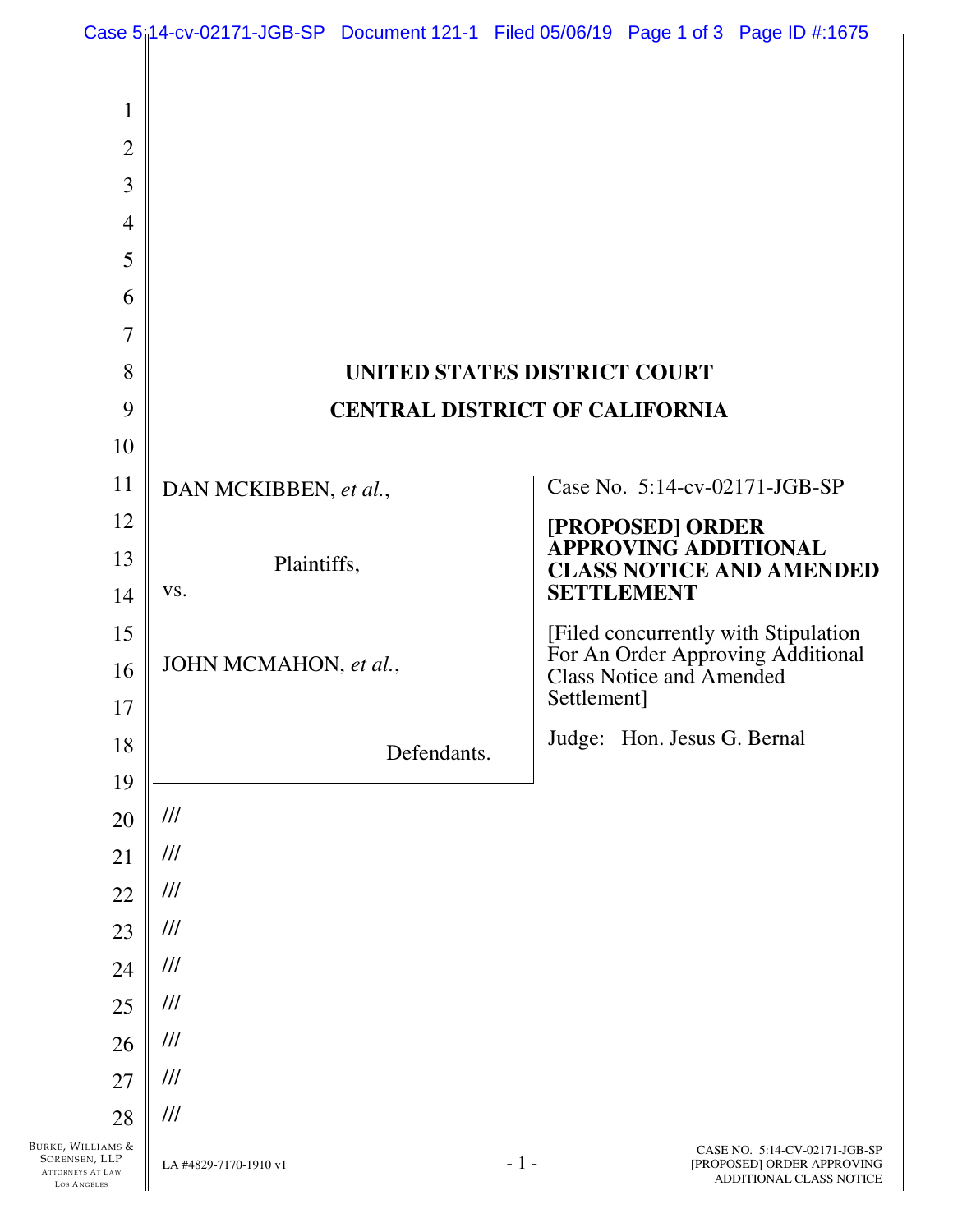| $\mathbf{1}$   | Having reviewed the parties' Stipulation and finding good cause therefor, IT         |  |  |  |
|----------------|--------------------------------------------------------------------------------------|--|--|--|
| $\mathbf{2}$   | IS HEREBY ORDERED that:                                                              |  |  |  |
| 3              | The Court grants preliminary approval of the modified settlement<br>1.               |  |  |  |
| $\overline{4}$ | terms as outlined in paragraph 3 of the parties' Stipulation.                        |  |  |  |
| 5              | The settlement payment date of May 7, 2019 is stayed pending<br>2.                   |  |  |  |
| 6              | resolution of the issues raised by this stipulation.                                 |  |  |  |
| 7              | By May 13, 2019, the parties shall provide the Court with both a<br>3.               |  |  |  |
| 8              | proposed notice to the supplemental class members and a proposed notice to the       |  |  |  |
| 9              | existing claimants.                                                                  |  |  |  |
| 10             | By May 13, 2019, the parties shall provide the supplemental class list<br>4.         |  |  |  |
| 11             | to the class administrator, JND.                                                     |  |  |  |
| 12             | By May 13, 2019, the parties shall prepare correspondence to be<br>5.                |  |  |  |
| 13             | posted on the class website advising the initial class members of the change in case |  |  |  |
| 14             | status and the delay in distributing the class proceeds. The order associated with   |  |  |  |
| 15             | this notice will also be so posted.                                                  |  |  |  |
| 16             | 6.<br>Notice shall be mailed to the supplemental class members and to the            |  |  |  |
| 17             | existing claimants no later than May 20, 2019.                                       |  |  |  |
| 18             | The final day for supplemental class members or existing claimants to<br>7.          |  |  |  |
| 19             | object to any portion of the settlement agreement shall be July 19, 2019.            |  |  |  |
| 20             | The final day for supplemental class members or existing claimants to<br>8.          |  |  |  |
| 21             | opt out of the settlement shall be July 19, 2019.                                    |  |  |  |
| 22             | The final day for supplemental class members to file claims shall be<br>9.           |  |  |  |
| 23             | July 19, 2019.                                                                       |  |  |  |
| 24             | 10.<br>The deadlines for the parties' to reply to any opposition to the              |  |  |  |
| 25             | settlement agreement filed by an existing or supplemental class member shall be      |  |  |  |
| 26             | July 29, 2019.                                                                       |  |  |  |
| 27             | The Amended [Proposed] Final Approval Order shall be filed with the<br>11.           |  |  |  |
| 28             | Court by July 29, 2019.                                                              |  |  |  |
| MS &           | CASE NO. 5:14-CV-02171-JGB-SP                                                        |  |  |  |

BURKE, WILLIAMS & SORENSEN, LLP ATTORNEYS AT LAW LOS ANGELES

Ш